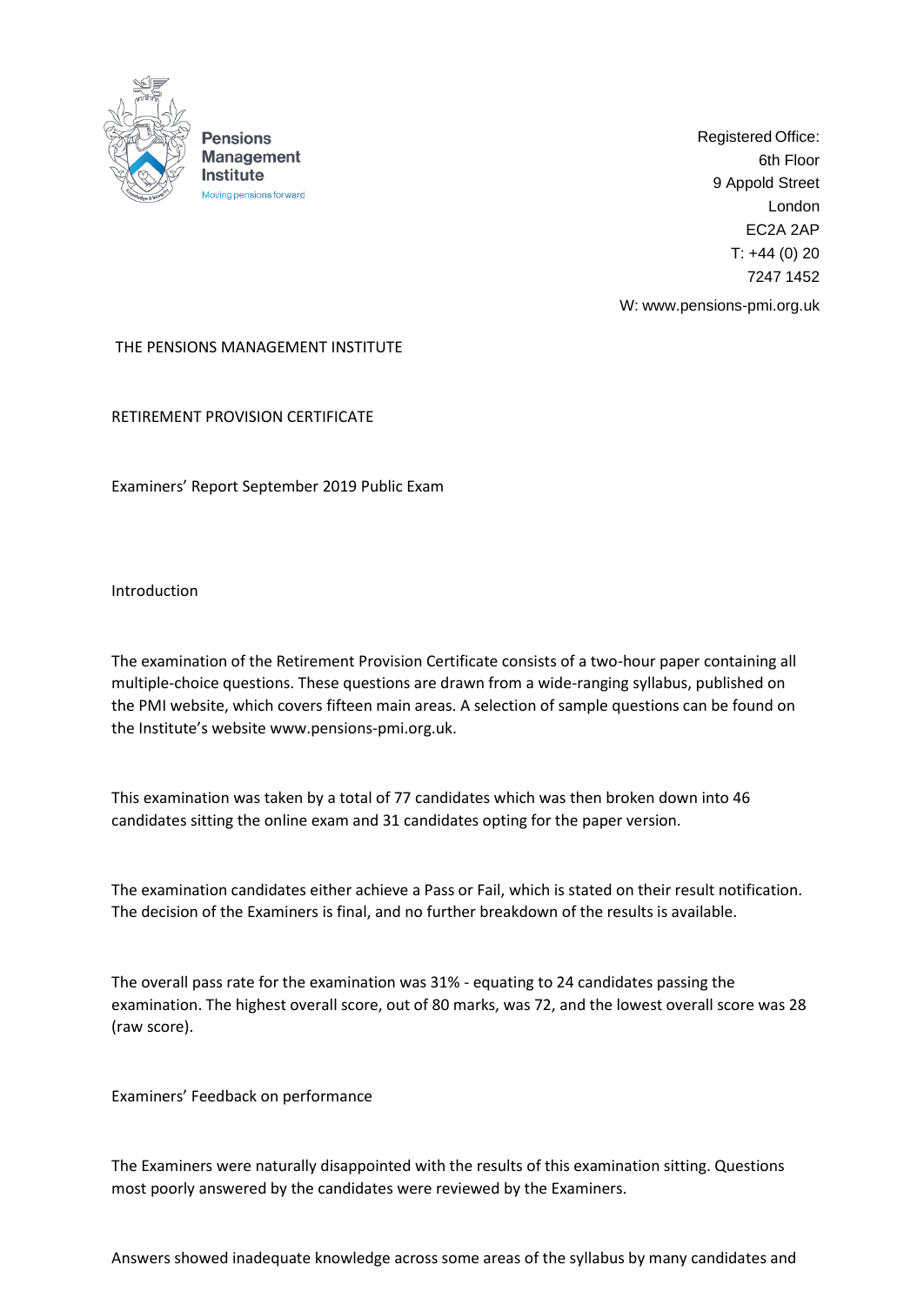imply an insufficient amount of preparation for the exam was undertaken. Syllabus areas that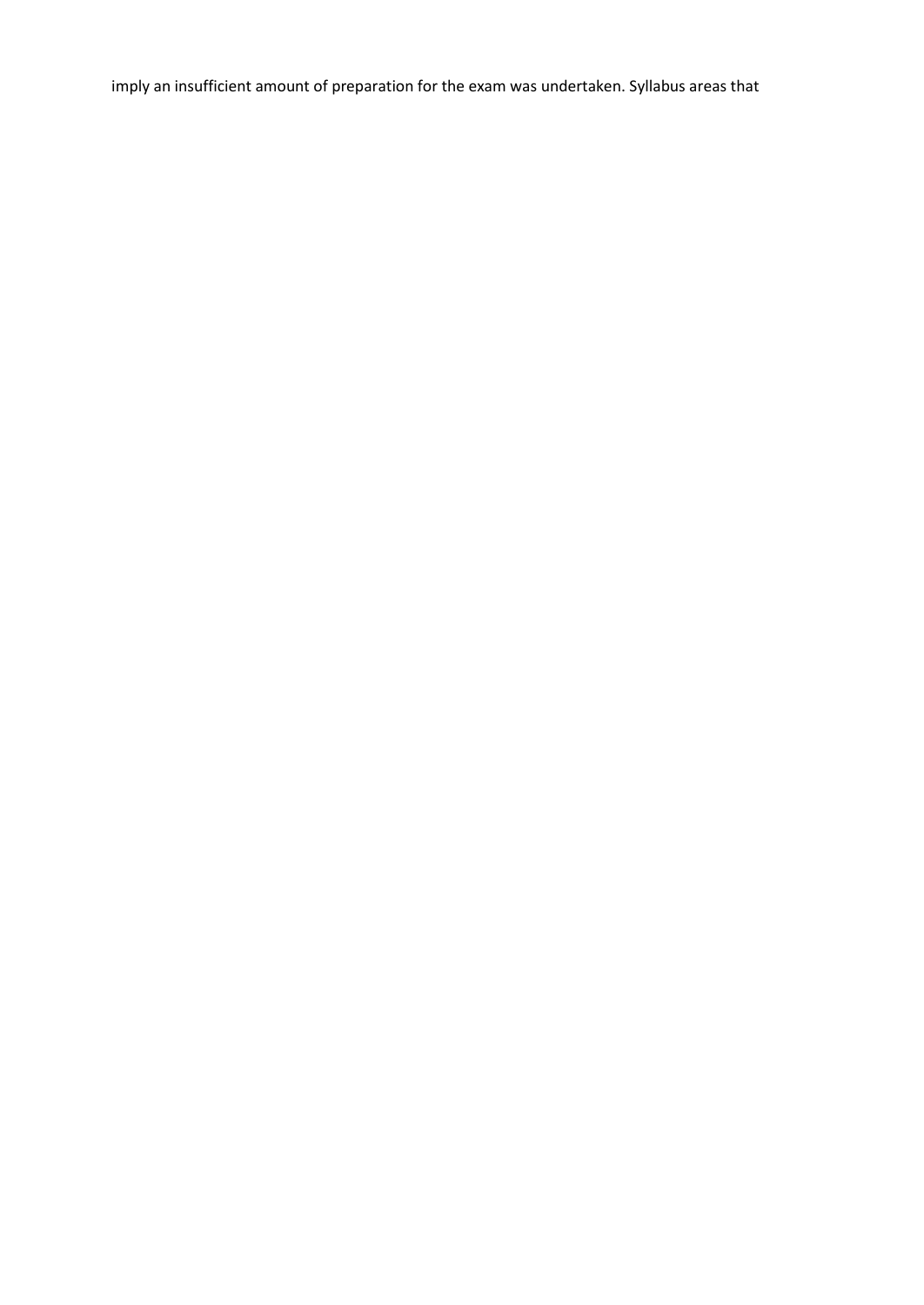candidates got the most questions wrong in were Investment, State Benefits and HMRC allowances.